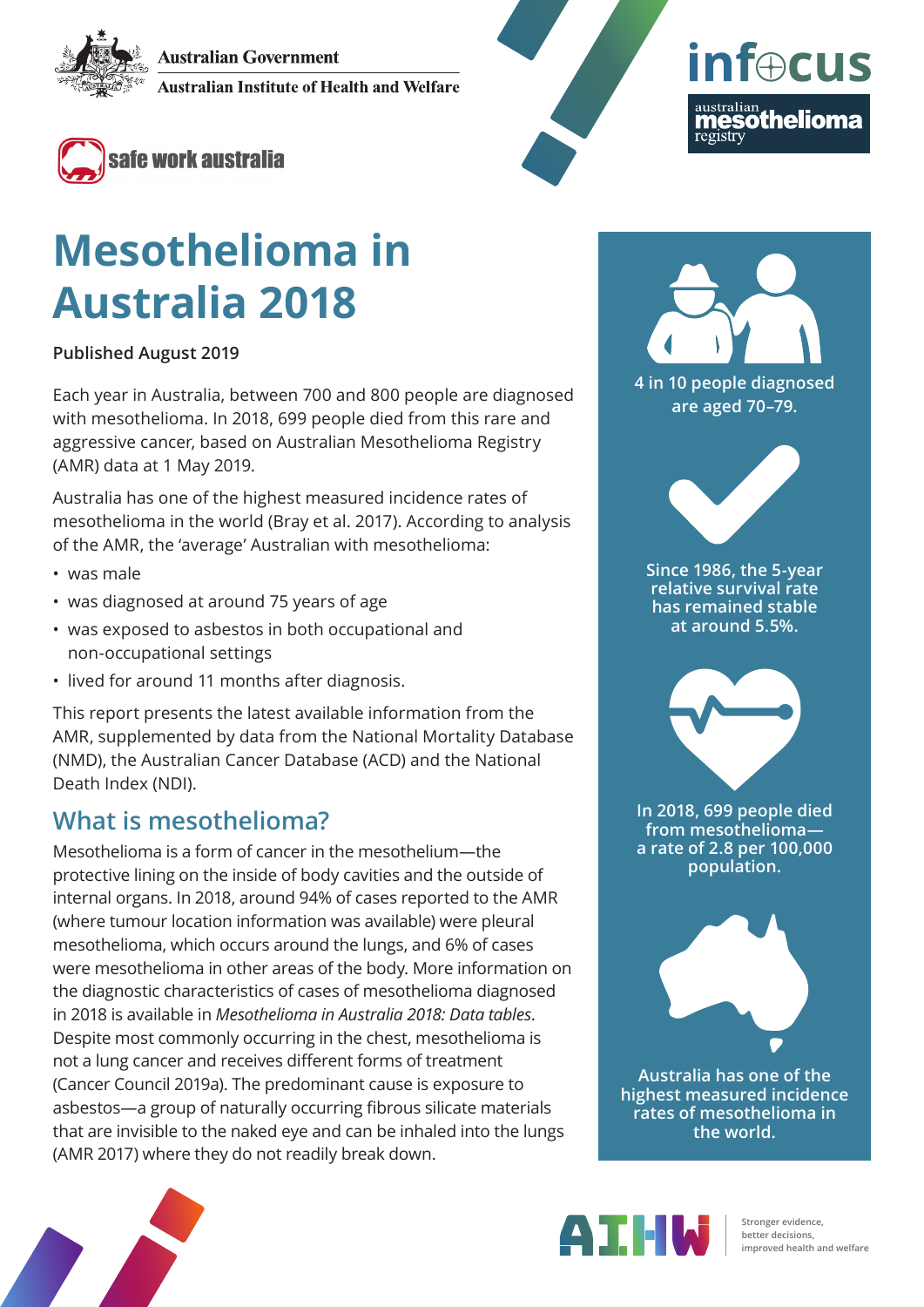### **Australia's use of asbestos**

Australia's consumption of asbestos peaked at around 700,000 metric tonnes during the period 1970–1979 (Soeberg 2016; Leigh et al. 2002). Australia both mined and imported asbestos, which was used in the construction industry due to its durability and fire and chemical resistance. Asbestos-containing materials (ACMs) were used in over 3,000 products in the construction industry (ASEA 2018), including insulation and flooring materials, wall and roof sheeting and brake linings (Forster 1997), as well as in ships, trains and cars (ASEA 2018). Australia banned the use of all forms of asbestos in 2004, however a large amount of asbestos still remains in the built environment today (ASEA 2017).

#### **The Australian Mesothelioma Registry**

The AMR collects information on new cases of mesothelioma diagnosed in Australia from 1 July 2010. The Registry's main goals are to better understand the relationship between asbestos exposure and mesothelioma, to assist in the development of policies to best deal with asbestos still in the environment, and to provide information to policy makers and researchers. The AMR has been managed by the AIHW since 2017 (before that, it was managed by the Cancer Institute New South Wales). For more information on the AMR, see *[Mesothelioma in Australia 2018: Methodology paper](https://www.aihw.gov.au/reports/cancer/mesothelioma-in-australia-2018/related-material)*.

### **How many people are diagnosed with mesothelioma?**

Around 700–800 cases of mesothelioma are diagnosed each year in Australia. Because not all cases are reported to the AMR in the year that they are diagnosed, the number of cases for recent years is expected to rise in future as more notifications are received by the Registry (Table 1).

At 1 May 2019, 662 cases of mesothelioma diagnosed in 2018 had been reported to the AMR (Table 1). From 2011 to 2018, males have been consistently more likely to be diagnosed than females—this is expected because the majority of cases are from exposure to asbestos in the type of environments in which males more commonly work. After adjusting for age, the highest rate was 2.9 cases per 100,000 people (in 2012 and 2014); for males it was 5.3 per 100,000 (in 2011), and for females it was 1.1 per 100,000 (in 2015).

| Year of diagnosis | <b>Males</b> |      | <b>Females</b> |      | People |      |  |
|-------------------|--------------|------|----------------|------|--------|------|--|
|                   | No.          | Rate | No.            | Rate | No.    | Rate |  |
| 2011              | 598          | 5.3  | 106            | 0.8  | 704    | 2.8  |  |
| 2012              | 610          | 5.2  | 129            | 0.9  | 739    | 2.9  |  |
| 2013              | 579          | 4.9  | 136            | 1.0  | 715    | 2.7  |  |
| 2014              | 624          | 5.1  | 145            | 1.0  | 769    | 2.9  |  |
| 2015              | 583          | 4.6  | 162            | 1.1  | 745    | 2.7  |  |
| 2016              | 615          | 4.7  | 158            | 1.0  | 773    | 2.7  |  |
| 2017              | 631          | 4.7  | 128            | 0.8  | 759    | 2.6  |  |
| 2018              | 520          | 3.7  | 142            | 0.9  | 662    | 2.2  |  |

#### **Table 1: Number and rate (per 100,000 population) of people diagnosed with mesothelioma, by year and sex, 2011 to 2018**

*Note:* Rates have been age-standardised to the 2001 Australian Standard Population. *Source:* AMR data at 1 May 2019.

**2** Mesothelioma in Australia 2018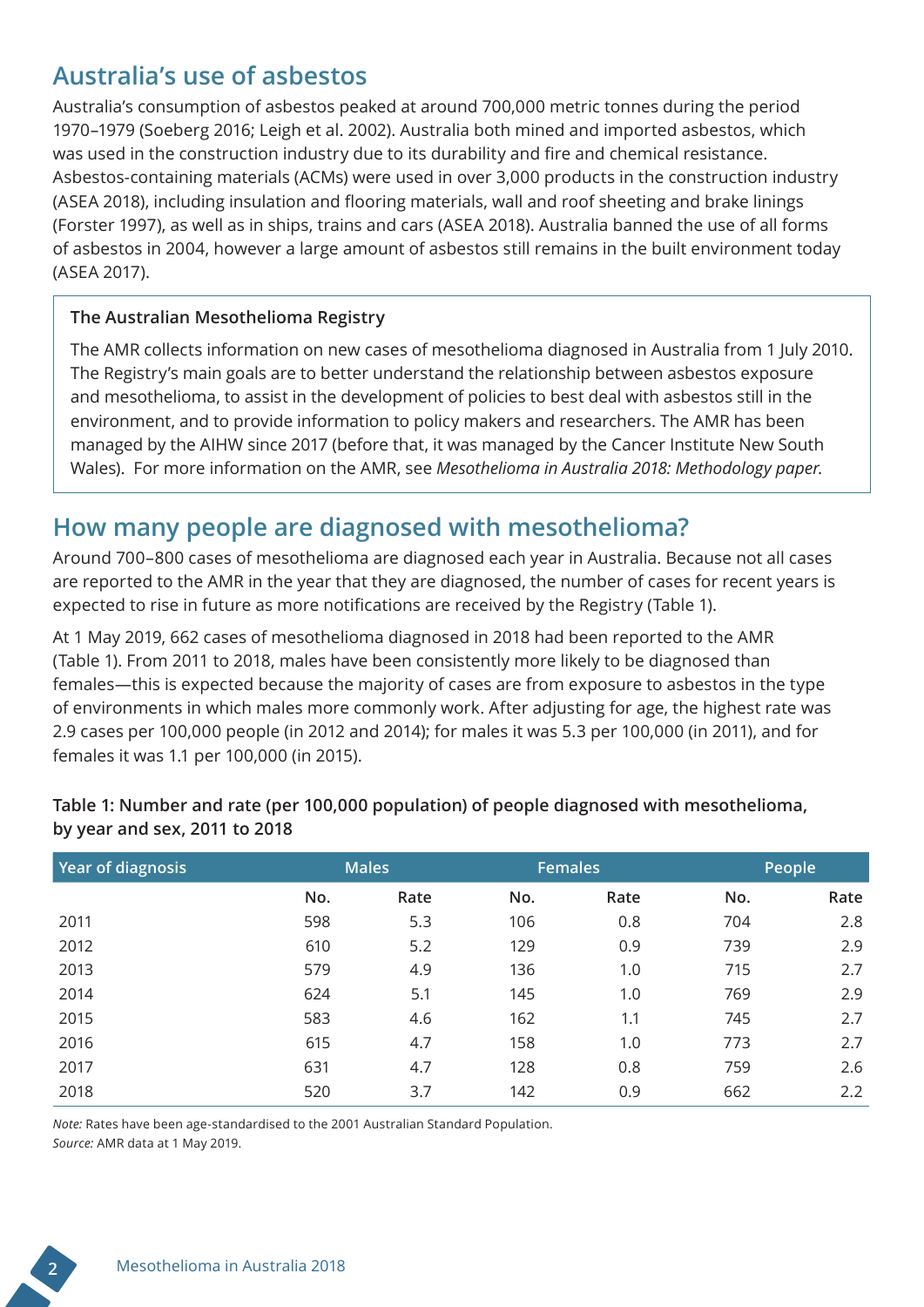Because mesothelioma notifications are fast tracked from state and territory cancer registries to the AMR, it is the most up-to-date source of mesothelioma incidence data in Australia. However, due to the delay between a person being diagnosed with mesothelioma and the AMR receiving the notification, the number of cases continues to increase for most years dating back to 2011. Possible reasons for this delay include delays in confirmation of diagnosis or notification by pathology laboratories to cancer registries, and delays in cancer registry processes. Most notifications are received in the year after diagnosis. For more information on AMR processes, see *[Mesothelioma in Australia 2018: Methodology paper](https://www.aihw.gov.au/reports/cancer/mesothelioma-in-australia-2018/related-material)*.

For example, of the 769 cases of mesothelioma diagnosed in 2014 and notified to the AMR, 64% of the notifications were received in the year they were diagnosed, 27% in 2015, and 9% were received between 2016 and 2018. Since the AMR's 2011 data were first published, another 92 people diagnosed in 2011 had been notified to the Registry by 1 May 2019 (Table 2).

#### **Table 2: Difference in number of mesothelioma cases between first and last reporting years, 2011 to 2017**

| Year of diagnosis | <b>Original report</b> | <b>Current report</b> | Increase change over<br>time $(\%)$ |
|-------------------|------------------------|-----------------------|-------------------------------------|
| 2011              | 612                    | 704                   | 15                                  |
| 2012              | 619                    | 739                   | 19                                  |
| 2013              | 575                    | 715                   | 24                                  |
| 2014              | 641                    | 769                   | 20                                  |
| 2015              | 650                    | 745                   | 15                                  |
| 2016              | 700                    | 773                   | 10                                  |
| 2017              | 710                    | 759                   | 7                                   |

*Sources:* AMR 2012, 2013, 2014, 2015, 2016, 2017; AIHW 2018b; AMR data at 1 May 2019.

### **The median age at diagnosis is 75**

The age of people in the AMR diagnosed in 2018 ranged from 22 to 101 years. People aged 70–79 (45%) were more likely to be diagnosed than any other age group (Figure 1). The median age at diagnosis was about 75 for both males and females. A greater number of males than females were diagnosed with mesothelioma across most age groups.

Mesothelioma has a long and highly varied latency period (Marinaccio et al. 2007), with symptoms typically appearing decades after a person has been exposed to asbestos. A study by Reid et al. (2014) analysed the data of more than 22,000 people who had been exposed to asbestos, and found that for people with mesothelioma, the median time since first exposure was 38.4 years. A similar study by Olsen et al. (2011) reported a mesothelioma latency period of between 33 and 44 years, based on data from people diagnosed in Western Australian between 1960 and 2008. These results indicate that most mesothelioma diagnoses are usually made later in life.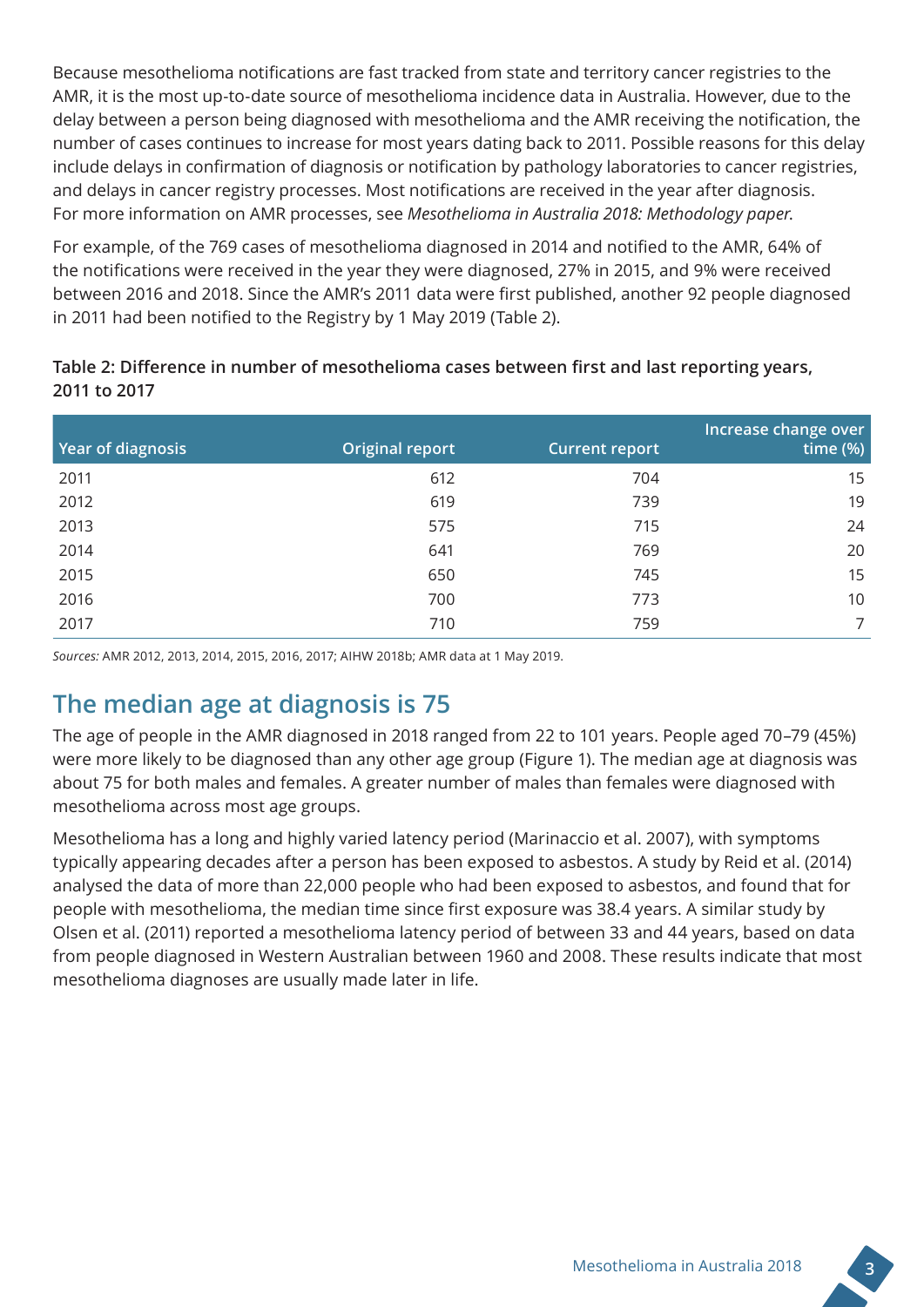

In 2018, age-specific incidence rates (that is, the number of new cases per 100,000 population in a specific age group) of mesothelioma increased with age up to 85 and over for males (39 cases per 100,000 population) and to age 75–79 for females (7.4 cases per 100,000 population). Males generally had higher rates than females across all age groups, with males aged 85 and over being 6 times as likely to be diagnosed as their female counterparts (Figure 2).



### **The number of cases of mesothelioma has risen in recent decades**

Because AMR data collection started in July 2010, reporting using AMR data is only possible after that date. However, to produce a longer time series, trends in the incidence and rate of cases of mesothelioma can be reported using data from the ACD for 1982–2010 and the AMR for 2011–2018, because state and territory cancer registries provide mesothelioma cases to both collections.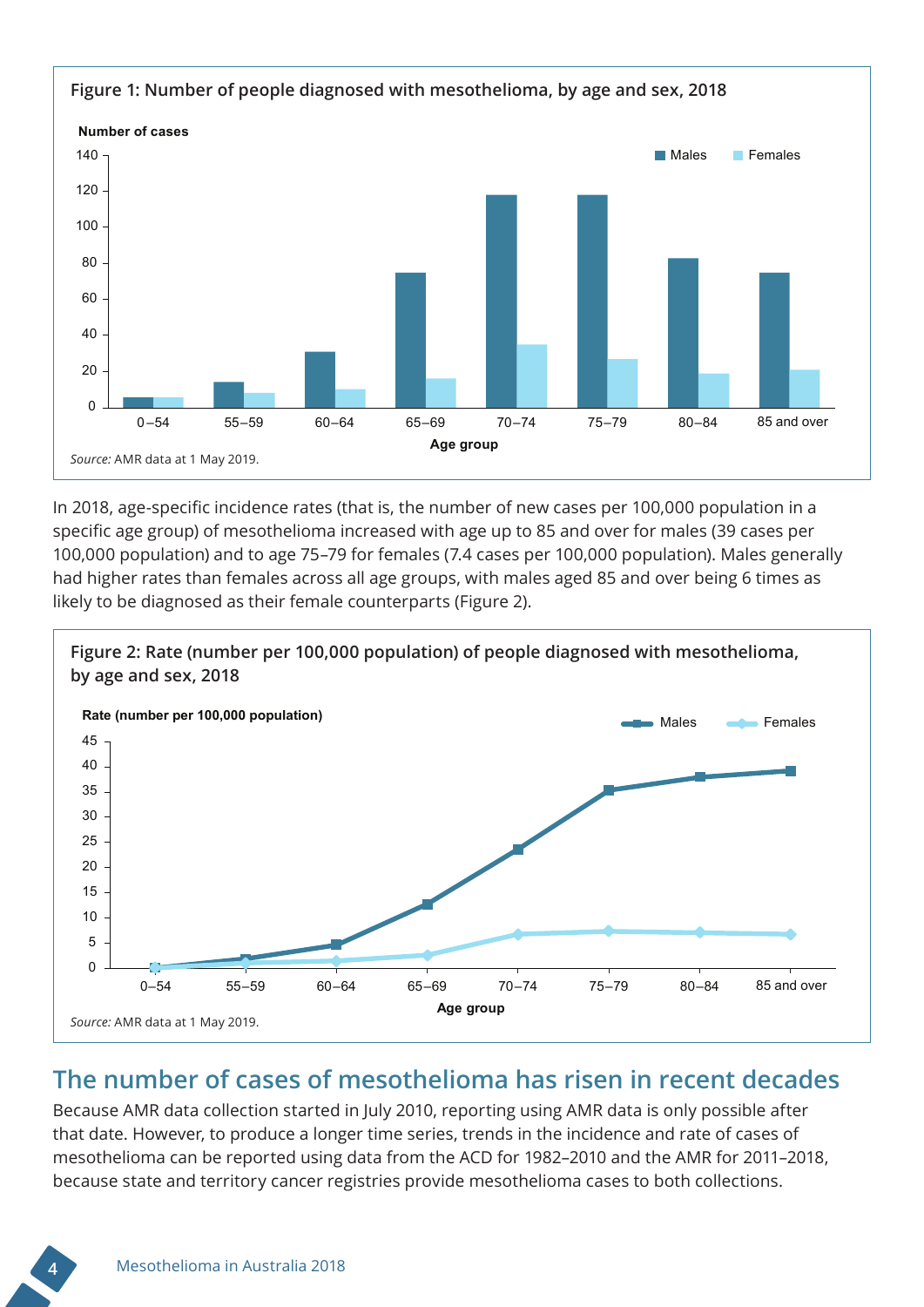Between 1982 and 2017, the number of new cases of mesothelioma steadily increased—from 135 to 631 for males and 22 to 128 for females (Figure 3). To date, the highest overall number of cases (773) were those with a date of diagnosis in 2016. However, it is important to note that the apparent fall in cases in 2018 is likely due to delays in the AMR receiving notifications—the number of cases for 2018 is expected to rise during 2019 and subsequent years.



Between 1982 and 2003, the incidence rate (adjusted for age) rose for both males (2.3 to 5.9 cases per 100,000 population) and females (0.3 to 1.0 cases per 100,000 population), then fluctuated between 2004 and 2018 (Figure 4). The overall incidence rate rose from 1.2 to a peak of 3.2 cases per 100,000 population in 2003, and has since remained at around 2.8 cases per 100,000 population.



*Note:* Rates have been age-standardised to the 2001 Australian Standard Population. *Sources:* 1982–2010 (dotted line): AIHW 2018a; 2011–2018 (solid line): AMR data at 1 May 2019.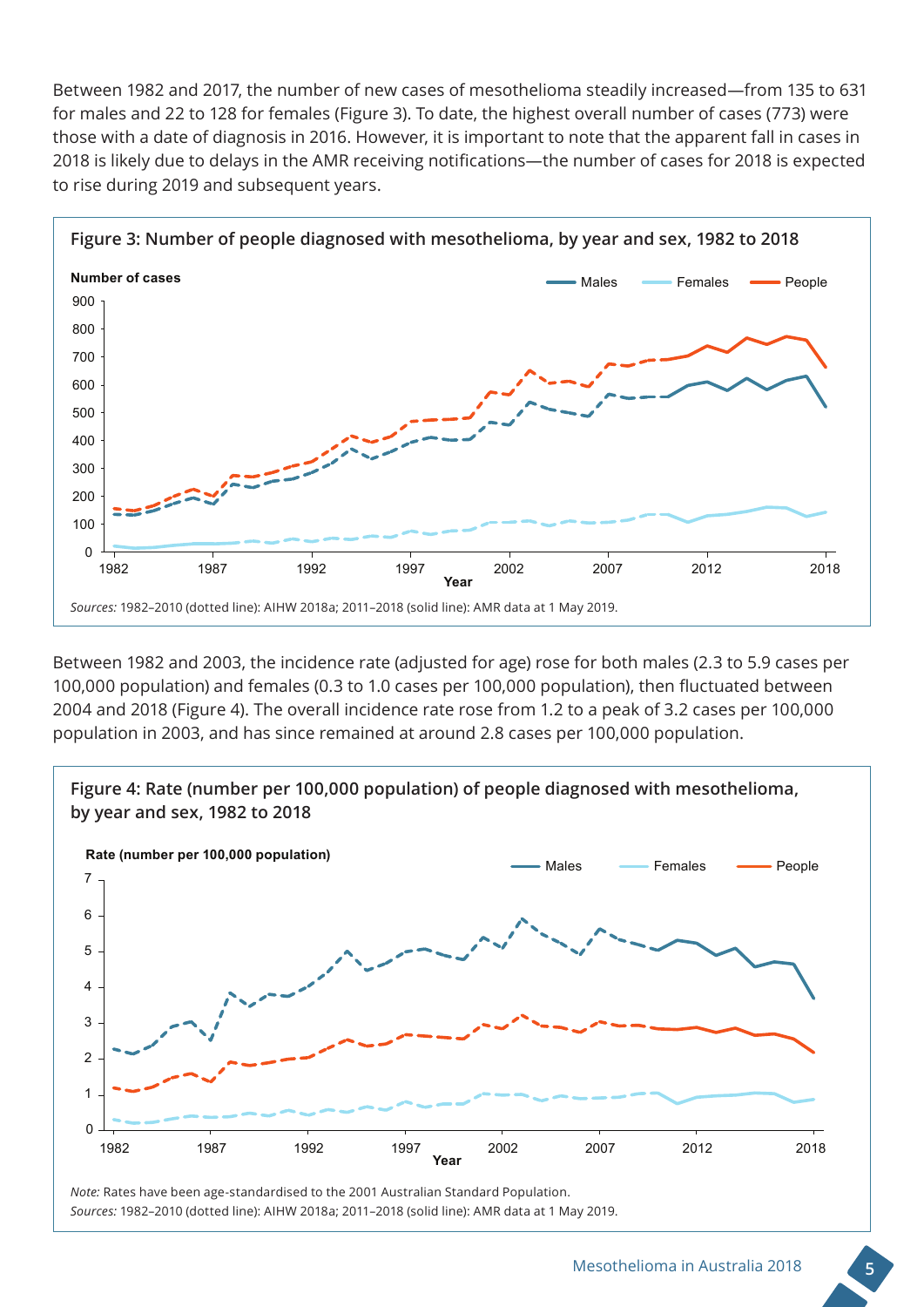### **Incidence rates vary by state and territory**

Due to low cell counts across many age groups in some states and territories, data have been grouped into the years 2011–2014 and 2015–2018 to enable the data to be directly age standardised to remove the effect of differing age structures between the populations, which can affect incidence rates. In 2015–2018, age-standardised rates of mesothelioma varied across states and territories from 4.4 cases per 100,000 people in Western Australia to 1.1 cases per 100,000 people in Tasmania (Table 3). Rates of mesothelioma by state and territory are available for 2011–2014 and 2015–2018 in *[Mesothelioma in Australia 2018: Data tables](https://www.aihw.gov.au/reports/cancer/mesothelioma-in-australia-2018/data)*.

| <b>State of diagnosis</b> | <b>Males</b> |      | <b>Females</b> |      | People |      |  |
|---------------------------|--------------|------|----------------|------|--------|------|--|
|                           | No.          | Rate | No.            | Rate | No.    | Rate |  |
| <b>NSW</b>                | 748          | 4.3  | 175            | 0.8  | 923    | 2.4  |  |
| Vic                       | 516          | 3.8  | 126            | 0.8  | 642    | 2.2  |  |
| Qld                       | 461          | 4.4  | 125            | 1.1  | 586    | 2.6  |  |
| <b>WA</b>                 | 382          | 7.5  | 98             | 1.7  | 480    | 4.4  |  |
| SA                        | 174          | 4.0  | 56             | 1.1  | 230    | 2.4  |  |
| Tas                       | 27           | 1.9  | 6              | 0.4  | 33     | 1.1  |  |
| <b>ACT</b>                | 31           | 4.3  | 3              | 0.3  | 34     | 2.1  |  |
| <b>NT</b>                 | 10           | 3.9  | 1              | 0.2  | 11     | 2.0  |  |
| Australia                 | 2,349        | 4.4  | 590            | 1.0  | 2,939  | 2.5  |  |

#### **Table 3: Number and rate (per 100,000 population) of people diagnosed with mesothelioma, by sex and state/territory, 2015–2018**

*Note:* Due to small counts in some states and territories, data have been grouped into the years 2015–2018, to enable rates to be directly age-standardised to the 2001 Australian Standard Population.

*Source:* AMR data at 1 May 2019.

### **Survival rates lower than other cancers**

Due to its aggressive nature, most cases of mesothelioma have a poor prognosis. This situation has shown little improvement over time (Faig et al. 2015). The condition is often diagnosed at advanced stages, because early symptoms can go unnoticed or be mistaken as symptoms for similar conditions or diseases (Asbestos Diseases Research Institute 2019; Cancer Council 2019a). The data presented in this section of the report are from the ACD, which is linked to the NDI to enable survival to be calculated for people diagnosed with mesothelioma. Additional statistics on survival are available in *[Mesothelioma in Australia 2018: Data tables](https://www.aihw.gov.au/reports/cancer/mesothelioma-in-australia-2018/data)*.

Between 1986–1990 and 2011–2015, 5-year relative survival (see Glossary) for mesothelioma has fluctuated between 4.7% and 6.1%, which is very low compared with other cancers such as thyroid (96%), kidney (77%), stomach (30%) and lung (17%) in 2011–15 (AIHW 2019). The 5-year survival rate for mesothelioma decreased with increasing age: from 13% for those aged 55–59, to 2.7% for those aged 75 and over (AIHW 2019).

From 2001–2005 to 2011–2015, the 1-year relative survival rate increased from 40% to 45% and the 2-year relative survival rate increased from 17% to 20% (Figure 5)—both of which are statistically significant increases.

Many factors can affect survival among people with mesothelioma, including their age at diagnosis and overall health status, the type of mesothelioma they have, and their exposure to asbestos (such as whether it was occupational or non-occupational and the duration of exposure) (Burgers & Damhuis 2004).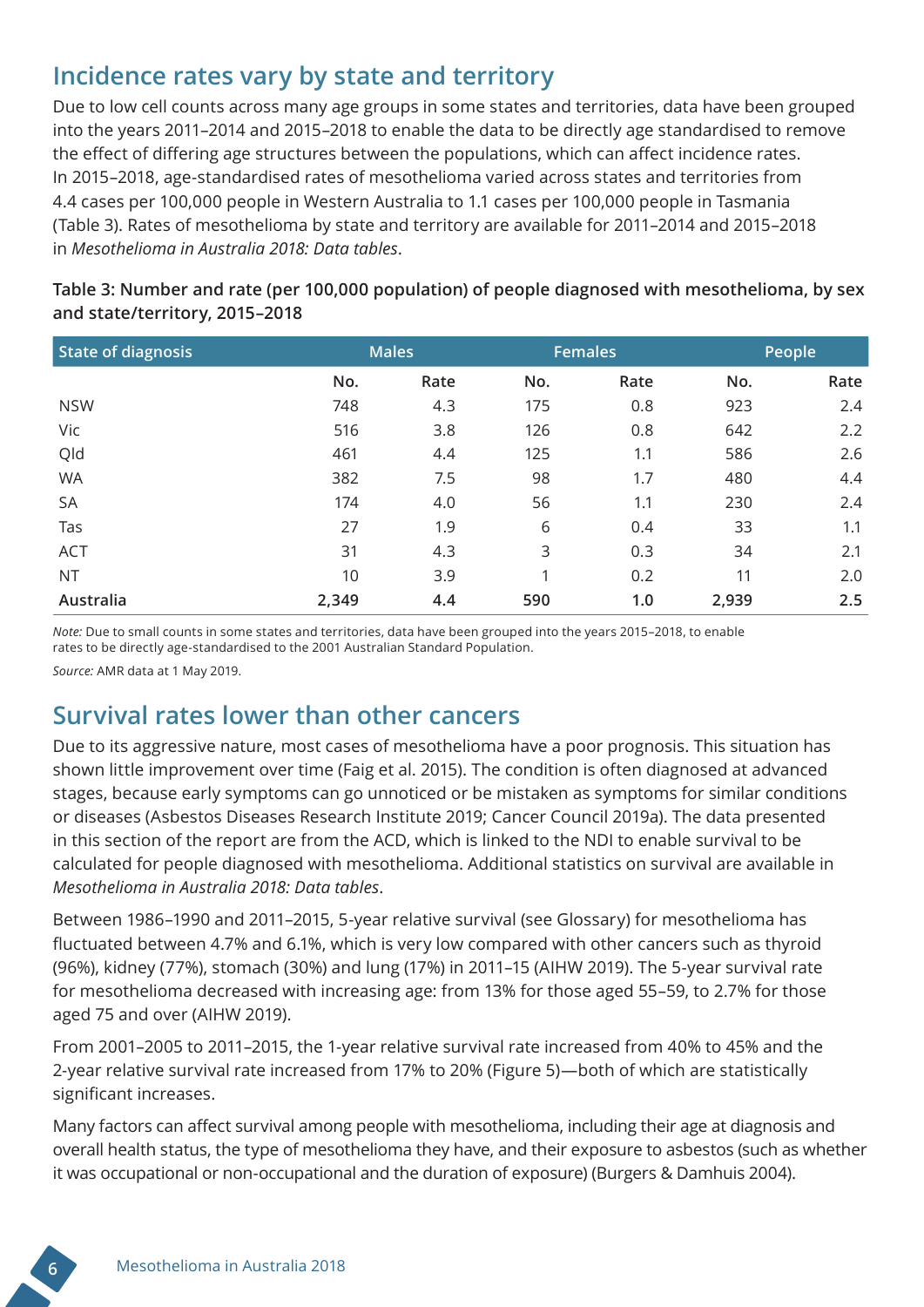#### **Figure 5: 1 and 2-year relative survival of people with mesothelioma, 2001–2005, 2006–2010 and 2011–2015**



*Notes*

- 1. Survival was calculated by the period method using the periods shown. Note that the final period does not include 2015 diagnoses for NSW because the data were not available.
- 2. Rates have been age-standardised to the 2001 Australian Standard Population.
- 3. The error bars presented in this figure represent 95% confidence intervals. A 95% confidence interval (CI) implies that there is 95% confidence that the true value will be included in this interval.

*Sources:* AIHW Australian Cancer Database 2015; National Death Index.

# **Most people diagnosed with mesothelioma die from it**

The AMR was linked to the NDI to determine how many people with mesothelioma had died between 2012 and 2018. Date and cause of death information from state and territory cancer registries was used to supplement where NDI data was not available. For 2018, 699 deaths of people with mesothelioma with any cause of death were recorded on the AMR, at a rate of 2.3 deaths per 100,000 population (Table 4)—this rate has remained relatively consistent since 2012. The number of deaths is expected to increase as more information becomes available.

Where cause of death information was available for the years 2012–2017, mesothelioma was the primary (or 'underlying') cause for 90%–93% of deaths among people with mesothelioma each year.

#### **Table 4: Number and rate (per 100,000 population) of deaths among people with mesothelioma, by year and sex, 2012 to 2018**

| Year of death | <b>Males</b> |      | <b>Females</b> |      | People |      |
|---------------|--------------|------|----------------|------|--------|------|
|               | No.          | Rate | No.            | Rate | No.    | Rate |
| 2012          | 490          | 4.2  | 93             | 0.6  | 583    | 2.3  |
| 2013          | 544          | 4.5  | 98             | 0.7  | 642    | 2.4  |
| 2014          | 579          | 4.7  | 118            | 0.8  | 697    | 2.6  |
| 2015          | 549          | 4.3  | 146            | 1.0  | 695    | 2.5  |
| 2016          | 569          | 4.4  | 118            | 0.8  | 687    | 2.4  |
| 2017          | 602          | 4.5  | 131            | 0.8  | 733    | 2.5  |
| 2018          | 569          | 4.1  | 130            | 0.8  | 699    | 2.3  |

*Notes*

1. The total number of deaths for 2018 are preliminary and are expected to rise as more information becomes available.

2. Rates have been age-standardised to the 2001 Australian Standard Population.

*Source:* AMR data at 1 May 2019.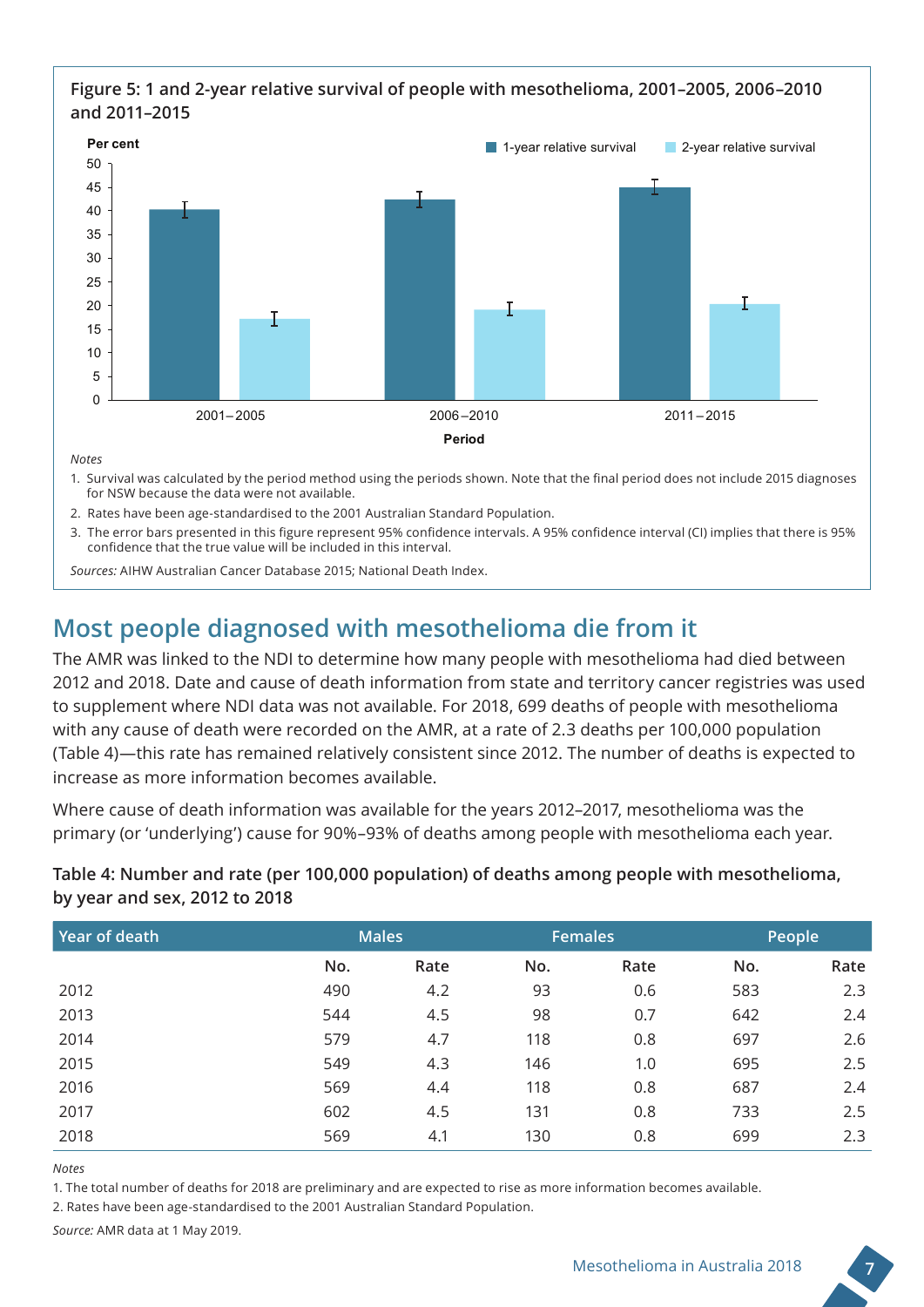This report uses the NMD to report on long-term mortality trends for mesothelioma. The number of deaths from mesothelioma has increased from 416 in 1997 to 697 in 2017—the highest number of deaths during that period. Deaths from mesothelioma among males fluctuated over the period, while those among females rose gradually (Figure 6).



on revised version; and deaths registered in 2016 and 2017 are based on preliminary versions. Revised and preliminary versions are subject to further revision by the ABS.

3. Year is year of death for 1997–2016 and year of registration of death for 2017.

*Source:* AIHW National Mortality Database.

Although the number of deaths from mesothelioma has increased over time, the age standardised rate of deaths has remained fairly stable. Reasons for this may include Australia's increasing and ageing population (where older Australians are accounting for an increasing proportion of the population).

From 1997 to 2017, the mortality rates (adjusted for age) for deaths caused by mesothelioma fluctuated between 2.1 and 2.7 deaths per 100,000 population (Figure 7). Rates for males fluctuated—the highest rate was 5.0 deaths per 100,000 population in 2001 and 2004, and the lowest was 4.0 deaths per 100,000 in 2006. Rates for females were around 0.8 deaths per 100,000 over the period. It is important to note that the apparent stabilisation of deaths in recent years may be due to the delays in notifications of deaths to the AMR (for reasons relating to confirmation of death or notification to cancer registries, or to the processes within cancer registries), rather than an actual decrease in the mortality rates.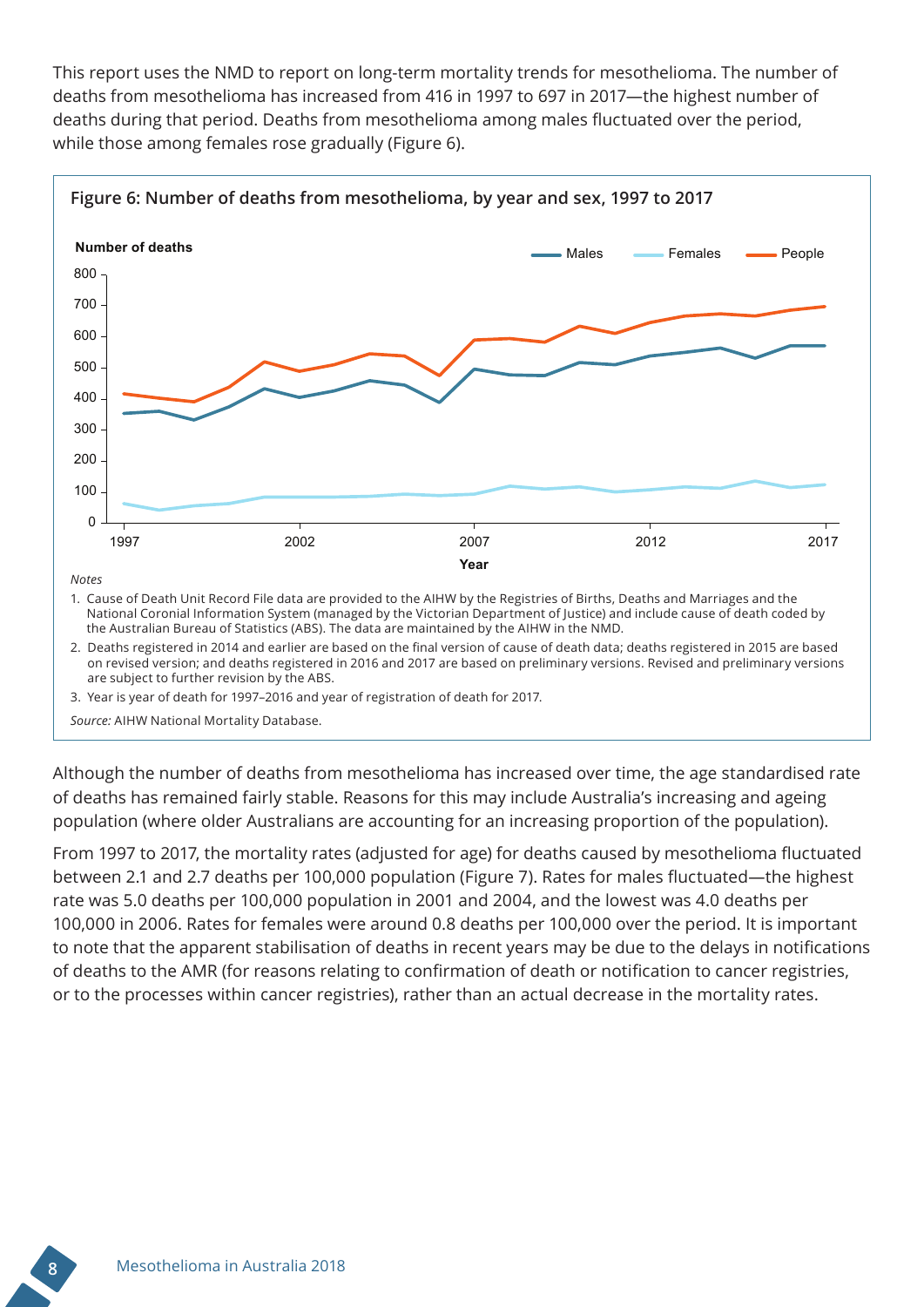

**Figure 7: Rate of deaths (number per 100,000 population) from mesothelioma, by year and sex, 1997 to 2017**

*Notes*

- 1. Cause of Death Unit Record File data are provided to the AIHW by the Registries of Births, Deaths and Marriages and the National Coronial Information System (managed by the Victorian Department of Justice) and include cause of death coded by the ABS. The data are maintained by the AIHW in the NMD.
- 2. Deaths registered in 2014 and earlier are based on the final version of cause of death data; deaths registered in 2015 are based on revised version; and deaths registered in 2016 and 2017 are based on preliminary versions. Revised and preliminary versions are subject to further revision by the ABS.
- 3. Rates have been age-standardised to the 2001 Australian Standard Population.
- 4. Year is year of death for 1997–2016 and year of registration of death for 2017.

*Source:* AIHW National Mortality Database.

# **Asbestos exposure among people with mesothelioma**

Previous research has shown mesothelioma to be associated with both occupational and nonoccupational exposure to asbestos, and, historically, occupational exposure has been dominated by asbestos mining, manufacturing and use of asbestos-containing materials (enHealth 2013; Safe Work Australia 2014).

Nearly 1,000 people (791 men and 206 women) diagnosed with mesothelioma since 1 July 2010 consented to participate in the voluntary asbestos exposure assessments at 1 April 2019. Of these people, 891 (702 men and 189 women) completed both the questionnaire and telephone interview components of the assessment.

The first part of the asbestos exposure assessment was based on the jobs held by the participant during their working life using job-specific questionnaire modules—for example, participants who have worked in jobs such as electrician, plumber and carpenter may be allocated the 'Trades' module. Participants' lifetime exposure in non-occupational settings (such as their home) was also evaluated with a nonoccupational module. For the purposes of this assessment, potential exposures were then classified according to the likelihood that they were above background levels of 0.0001 f/ml (fibres of asbestos per millilitre) (Brown 2001). Probability of exposure was assessed as either 'probable', 'possible' or 'unlikely', and level of exposure as either 'high', 'medium' or 'low'. For more information, see *[Mesothelioma in](https://www.aihw.gov.au/reports/cancer/mesothelioma-in-australia-2018/related-material)  [Australia 2018: Methodology paper](https://www.aihw.gov.au/reports/cancer/mesothelioma-in-australia-2018/related-material)*.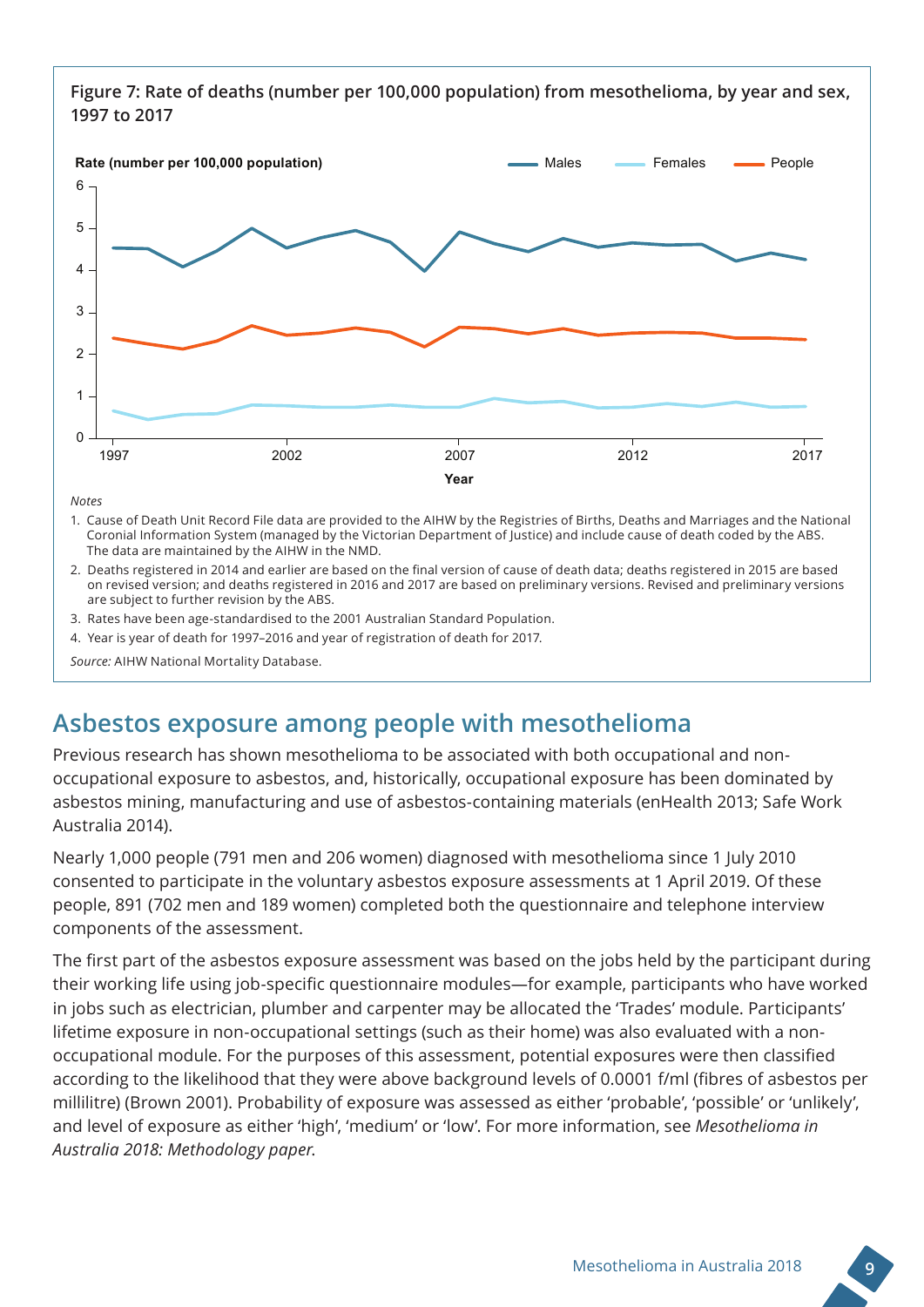#### **9 in 10 participants were assessed as having some exposure to asbestos**

Of the 891 people with mesothelioma who participated in the exposure assessment data collection, 93% (830 people) were assessed as having possible or probable exposure to asbestos (Table 5). For men with mesothelioma who participated in the exposure assessment, the most common circumstances of exposure identified were occupational, which is typically associated with higher frequency, dose and duration of exposure than non-occupational exposure.

Of the 830 people for whom exposure was detected:

- 79% (524) of men provided information indicating possible or probable occupational exposure (comprised of 'occupational exposure only' and 'both occupational and non-occupational exposure'), compared with 6.7% (11) of women.
- 99% (164) of women provided information indicating non-occupational exposure (comprised of 'non occupational exposure only' and 'both occupational and non-occupational exposure'), compared with 85% (565) of men.

#### **Table 5: Occupational and non-occupational exposure assessment, by sex, 2010–2019**

| Any exposure indicated                          | Men |      | Women |      | People |      |
|-------------------------------------------------|-----|------|-------|------|--------|------|
|                                                 | No. | $\%$ | No.   | %    | No.    | %    |
| Occupational exposure only                      | 100 | 15.0 |       | 0.6  | 101    | 12.2 |
| Non-occupational exposure only                  | 141 | 21.2 | 154   | 93.3 | 295    | 35.5 |
| Both occupational and non-occupational exposure | 424 | 63.8 | 10    | 6.1  | 434    | 52.3 |
| Total                                           | 665 | 100  | 165   | 100  | 830    | 100  |

*Notes*

1. Although it was not possible to identify asbestos exposure among participants in the 'Neither occupational nor non-occupational exposure' category, this should not be taken to mean that these participants have never been exposed to asbestos; rather it means that no evidence of above background exposure was obtained by the exposure assessment methods used.

2. 61 participants (37 men and 24 women) were assessed as having neither occupational nor non-occupational exposure.

*Source:* AMR data at 1 April 2019, based on interviews completed among people who were diagnosed with mesothelioma between 1 July 2010–31 December 2018.

#### **Occupational asbestos exposure**

Figure 8 shows the estimated likelihood of exposure among the most commonly allocated job-specific interview modules. Results are based on the responses people gave to each specific module.

- Around 4 in 5 of the 517 people (81%, or 420 people) assigned the trades interview module were assessed as probably exposed based on the information they provided in response to that module. This module was used for people with jobs in building, engineering trades and telecommunications fields such as carpenters, joiners, bricklayers, builders, electricians, plumbers, boilermakers, welders, metal fitters/turners and other engineering machinists, and telecommunications technicians.
- Occupational exposure to asbestos was also assessed as probable for the majority of people (75%, or 76 people) allocated the water transport JSM for jobs in marine engineering, ship- or boat-building, water vessel maintenance or dockside freight handlers.
- Occupational exposure was considered likely for 39% of people (52) working in land transport in jobs related to driving and/or auto-mechanical work.

Participants are typically assigned multiple job-specific modules for different jobs, so the numbers presented do not equal the total number of participants.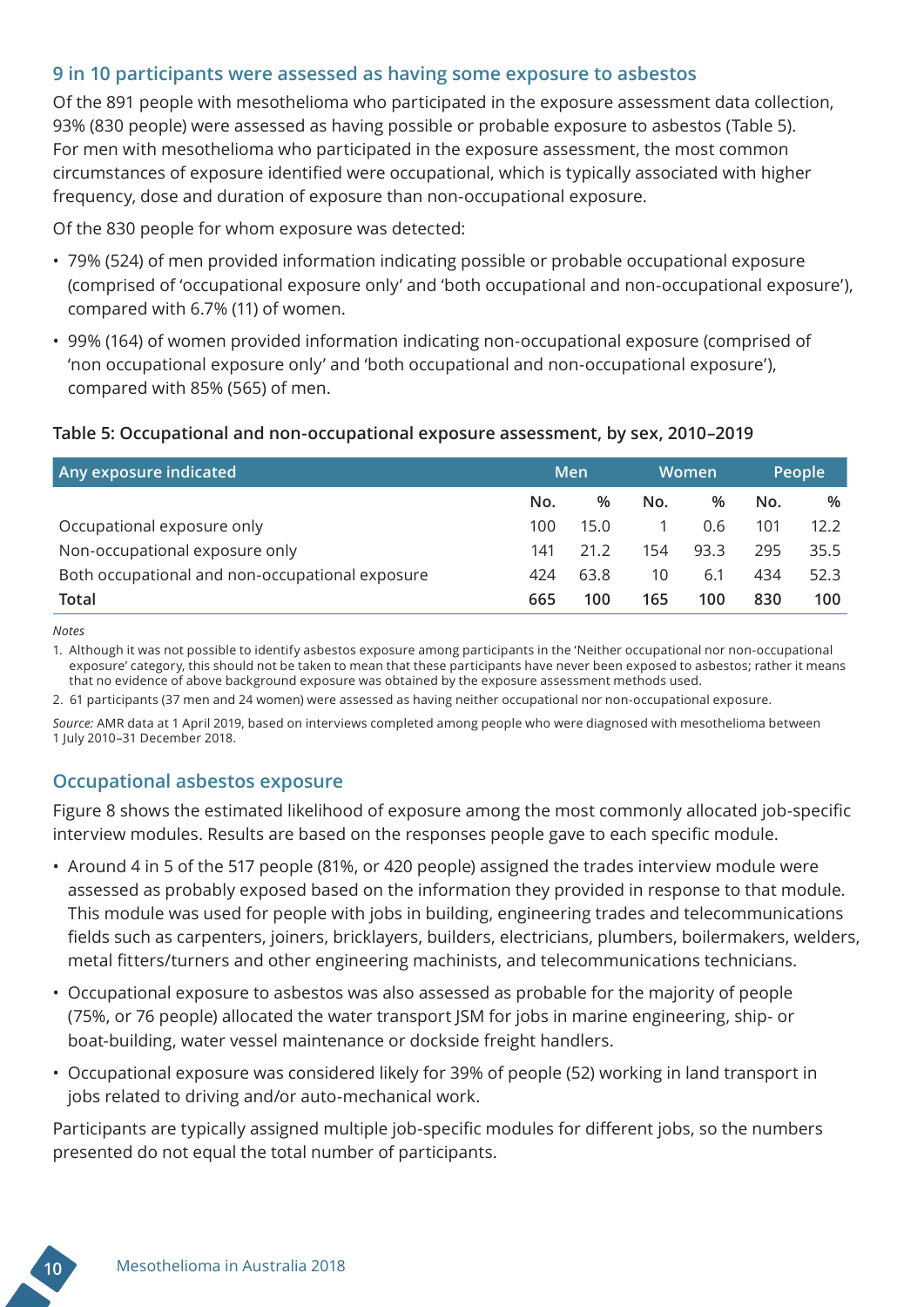

#### **Non-occupational asbestos exposure**

All 891 participants completed the non-occupational questionnaire module. Of these, 729 (82%) were assessed as having had possible or probable exposure in non-occupational contexts, based on data collected.

Among the 891 participants who completed the asbestos exposure assessment, it was common to have indications of exposure in more than one non-occupational context—for this reason, a number of participants are counted in more than one category, so the categories are not additive.

The most common contexts in which non-occupational asbestos exposure was assessed as possible or probable were among those who reported ever having:

- undertaken major home renovations that involved asbestos products (including paid work) (43% assessed as possible exposure, 7.9% assessed as probable exposure)
- lived in a house undergoing renovations (39% assessed as possible exposure)
- serviced car brakes/clutch (excluding paid work) (30% assessed as probable exposure)
- other self-reported non-occupational exposure (18% assessed as possible exposure)
- lived in the same home as someone with a job where they were exposed to asbestos and who came home dusty (13% assessed as possible exposure).
- lived in a house made of fibro that was built between 1947 and 1987 (10% assessed as probable exposure).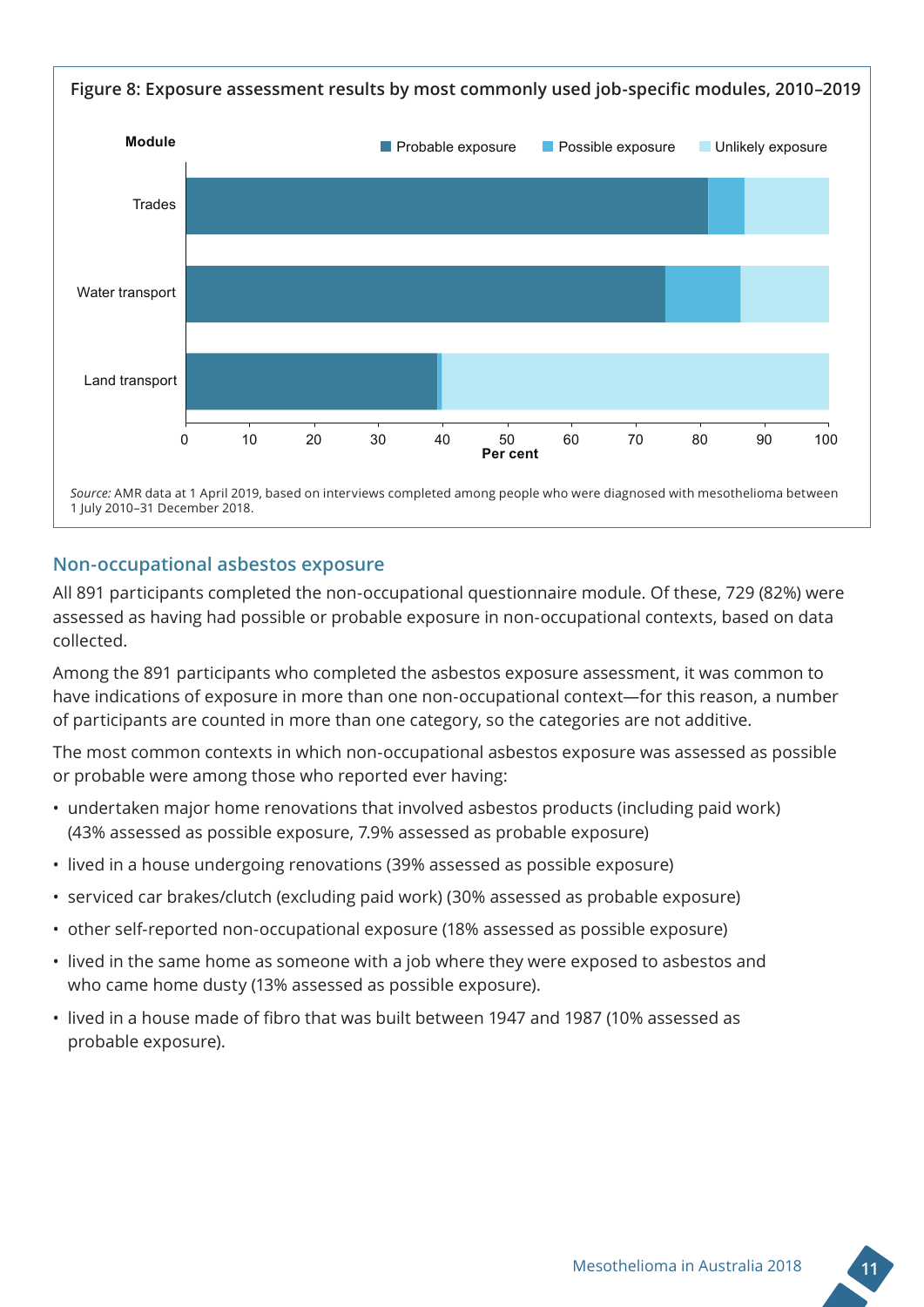#### **No asbestos exposure**

For 61 participants (7% of all participants—37 men and 24 women), the exposure assessment found no information to indicate asbestos exposure above background levels in either occupational or non-occupational contexts. However, this does not mean that these participants have never been exposed to asbestos; rather it means that no evidence of exposure about background levels was obtained using the exposure assessment methods.

### **What are the challenges in collecting data and reporting on mesothelioma?**

Confirming a diagnosis of mesothelioma is often very challenging for a variety of reasons such as the following:

- Symptoms of mesothelioma are common to many other conditions, and mesothelioma cells can often look similar to cells of other cancers (Cancer Council 2019b).
- Because mesothelioma symptoms are not specific to the condition, diagnosis is often complicated. Diagnostic confirmation of mesothelioma generally involves a number of clinical investigations, including biopsies, radiology and clinical examinations conducted by a multidisciplinary team (van Zandwijk et al. 2013).
- Diagnostic and treatment practices for mesothelioma are not equally distributed across Australia (van Zandwijk et al. 2013).

If a mesothelioma diagnosis is not established for any reason, the AMR is not notified and the case remains unrecorded. Other challenges in collecting data and reporting on mesothelioma include:

- Although state and territory cancer registries fast track mesothelioma notifications, there is still a time lag between a person's diagnosis, their inclusion in the AMR data set and (if consent is given) when they are interviewed for the AMR's asbestos exposure collection. Reasons for this lag include the time it takes to make a definitive diagnosis, the time between diagnosis and notification to cancer registries and to the AMR. Case verification and recruitment processes also vary between state and territory cancer registries.
- The participation rate in the asbestos exposure assessment of the AMR is low, at around 15% of people with mesothelioma. This is partially due to people dying or being too unwell to participate.
- The asbestos exposure assessments do not take into account the duration or frequency of exposure.

### **Where do I go for more information?**

More information on the AMR is available at www.mesothelioma-australia.com/home. The report Mesothelioma in Australia 2018 and previous annual reports are available at www.mesothelioma-australia.com/publications-and-data/publications. People diagnosed with mesothelioma can choose to self-notify by contacting the AMR via email at amr@aihw.gov.au or via the toll-free information line on 1800 378 861.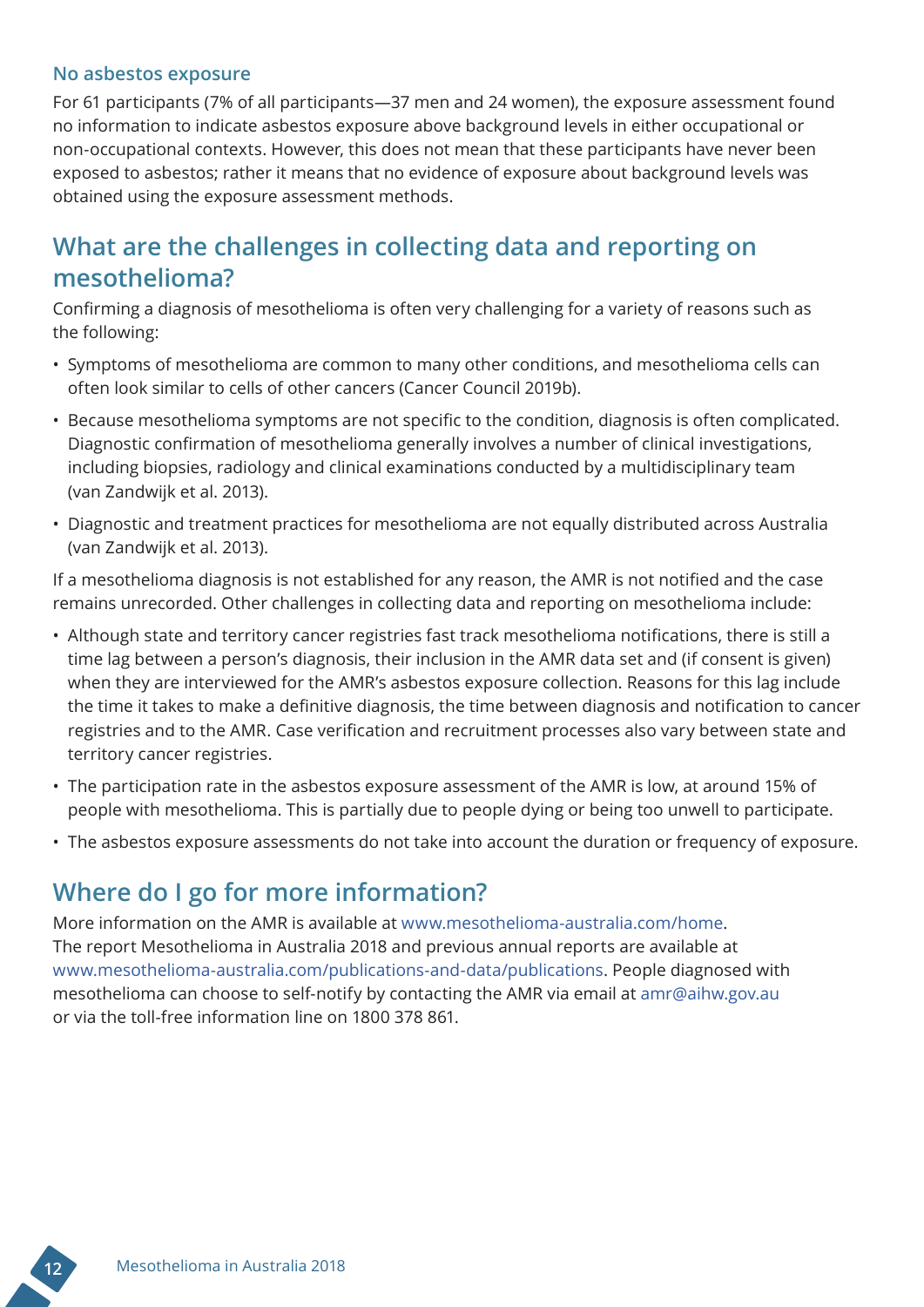### **Glossary**

**age standardisation:** A way to remove the influence of age when comparing populations with different age structures. This is usually necessary because the rates of many diseases vary strongly with age (usually increasing with increasing age). The age structures of the different populations are converted to the same 'standard' structure and then the disease rates that would have occurred with that structure are calculated and compared. This report uses the direct method of age standardisation. For more information, refer to *[Mesothelioma in Australia 2018: Methodology paper](https://www.aihw.gov.au/reports/cancer/mesothelioma-in-australia-2018/related-material)*.

**age-standardised rate:** A rate that results from removing the influence of age by converting the age structures of the different populations to the same 'standard' structure. This provides a more valid way of comparing rates from populations with different age structures.

**age-specific rate:** The rate for a specific age-group. The numerator and denominator relate to the same age group.

**Australian Cancer Database (ACD):** The ACD contains data on all new cases of cancer diagnosed in Australia (except basal and squamous cell carcinomas of the skin) since 1982.

**incidence:** The number of new cases (of an illness or event, and so on) occurring during a given period, often expressed as a rate (number per population).

**mortality:** The number or rate of deaths in a population during a given time period.

**National Death Index (NDI):** The NDI is a catalogue of death records used in data linkage for epidemiological studies.

**National Mortality Database (NMD):** The NMD holds records for all deaths in Australia since 1964.

**non-occupational exposures:** Chemical, biological, psychosocial, physical and other factors from places other than the workplace that can potentially cause harm. Examples include contact with asbestos during private house renovations and living in the same home as someone with an asbestos-exposed occupation who came home dusty.

**occupational exposures:** Chemical, biological, psychosocial, physical and other factors in the workplace that can potentially cause harm.

**relative survival:** the probability of being alive for a given amount of time after diagnosis compared with the general population. A 5-year relative survival figure of 100% means that the cancer has no impact on the person's chance of still being alive 5 years after diagnosis, whereas a figure of 50% means that the cancer has halved that chance.

**underlying cause of death:** The disease or injury that initiated the sequence of events leading directly to death.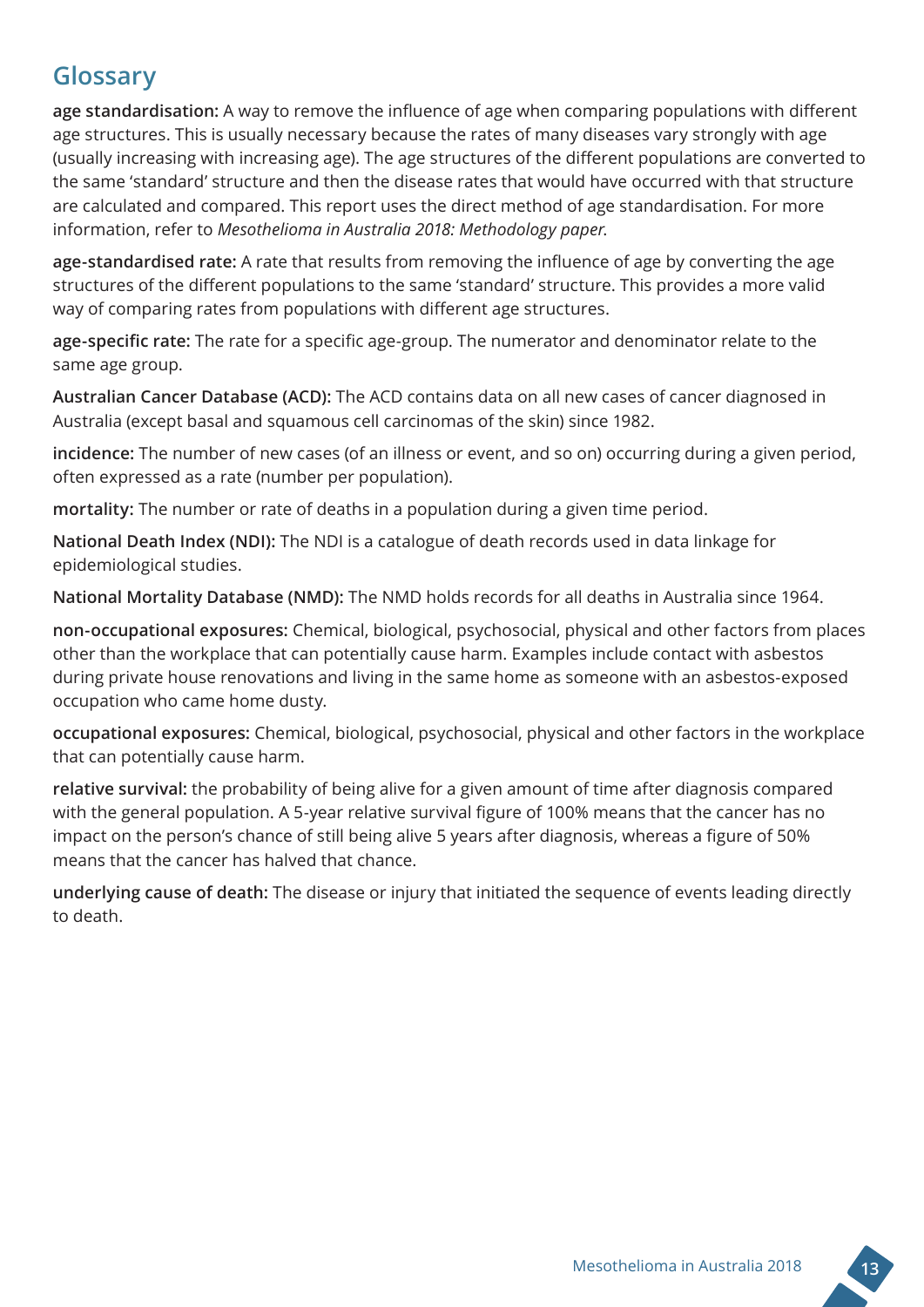### **References**

AIHW (Australian Institute of Health and Welfare) 2018a. Cancer data in Australia. Cat. no. CAN 122. Canberra: AIHW.

AIHW 2018b. Mesothelioma in Australia 2017. Cat. no. CAN 121. Canberra: AIHW.

AIHW 2019. Cancer in Australia 2019. Cancer series no. 119. Cat. no. CAN 123. Canberra: AIHW.

AMR (Australian Mesothelioma Registry) 2012. Australian Mesothelioma Registry 1st annual report: Mesothelioma in Australia 2011. Sydney: NSW Health–Cancer Institute NSW.

AMR 2013. Australian Mesothelioma Registry 2nd annual report: Mesothelioma in Australia 2012. Sydney: NSW Health—Cancer Institute NSW.

AMR 2014. Australian Mesothelioma Registry 3rd annual report: Mesothelioma in Australia 2013. Sydney: NSW Health—Cancer Institute NSW.

AMR 2015. Australian Mesothelioma Registry 4th annual report: Mesothelioma in Australia 2014. Sydney: NSW Health—Cancer Institute NSW.

AMR 2016. Australian Mesothelioma Registry 5th annual report: Mesothelioma in Australia 2015. Sydney: NSW Health—Cancer Institute NSW.

AMR 2017. Australian Mesothelioma Registry 6th annual report: Mesothelioma in Australia 2016. Sydney: NSW Health—Cancer Institute NSW.

Asbestos Diseases Research Institute 2019. Mesothelioma. Sydney: Asbestos Diseases Research Institute. Viewed 8 April 2019, https://adri.org.au/mesothelioma/.

ASEA (Asbestos Safety and Eradication Agency) 2017. National asbestos profile for Australia. Sydney: ASEA. Viewed 6 May 2019, https://www.asbestossafety.gov.au/sites/asea/files/documents/2017-12/ASEA\_National\_ Asbestos\_Profile\_interactive\_Nov17.pdf.

ASEA 2018. Countries with asbestos bans. Sydney: ASEA. Viewed 20 July 2018, https://www.asbestossafety.gov.au/importing-advice/countries-asbestos-bans.

Bray F, Colombet M, Mery L, Piñeros M, Znaor A, Zanetti R et al. 2017. Cancer incidence in five continents, Vol. XI. Lyon: International Agency for Research on Cancer. Viewed 4 July 2019, http://ci5.iarc.fr.

Brown SK 2001. Asbestos. In: Spengler JD, Samet JMS, McCarthy JF, (eds). Indoor air quality handbook. New York: McGraw-Hill, 1–17.

Burgers JA & Damhuis RA 2004. Prognostic factors in malignant mesothelioma. Lung Cancer 45 Supplement 1:S49–S54.

Cancer Council 2019a. Mesothelioma. Sydney: Cancer Council. Viewed 16 April 2019, https://www.cancer.org.au/about-cancer/types-of-cancer/mesothelioma.html.

Cancer Council 2019b. Diagnosing mesothelioma. Sydney: Cancer Council. Viewed 29 May 2019, https://www.cancervic.org.au/cancer-information/types-of-cancer/mesothelioma/diagnosing-mesothelioma.htm.

enHealth (Environmental Health Standing Committee) 2013. Asbestos: a guide for householders and the general public. Canberra: Australian Health Protection Principal Committee.

Faig J, Howard S, Levine EA, Casselman G, Hesdorffer M & Ohar JA 2015. Changing pattern in malignant mesothelioma survival. Translational oncology 8(1):35–39.

Foster K 1997. Communicating the asbestos hazard to the community: An Australian view. In: Peters GA & Peters BJ (eds). Sourcebook on Asbestos Disease, Vol 15. Charlottesville, VA: LexisNexis.

Leigh J, Davidson P, Hendrie L & Berry D 2002. Malignant mesothelioma in Australia, 1945–2000. American Journal of Industrial Medicine 41: 188–201.

Marinaccio A, Binazzi A, Cauzillo G, Cavone D, De Zotti R, Mensi C et al. 2007. Analysis of latency time and its determinants in asbestos related malignant mesothelioma cases of the Italian register. European Journal of Cancer 43(18):2722–2728.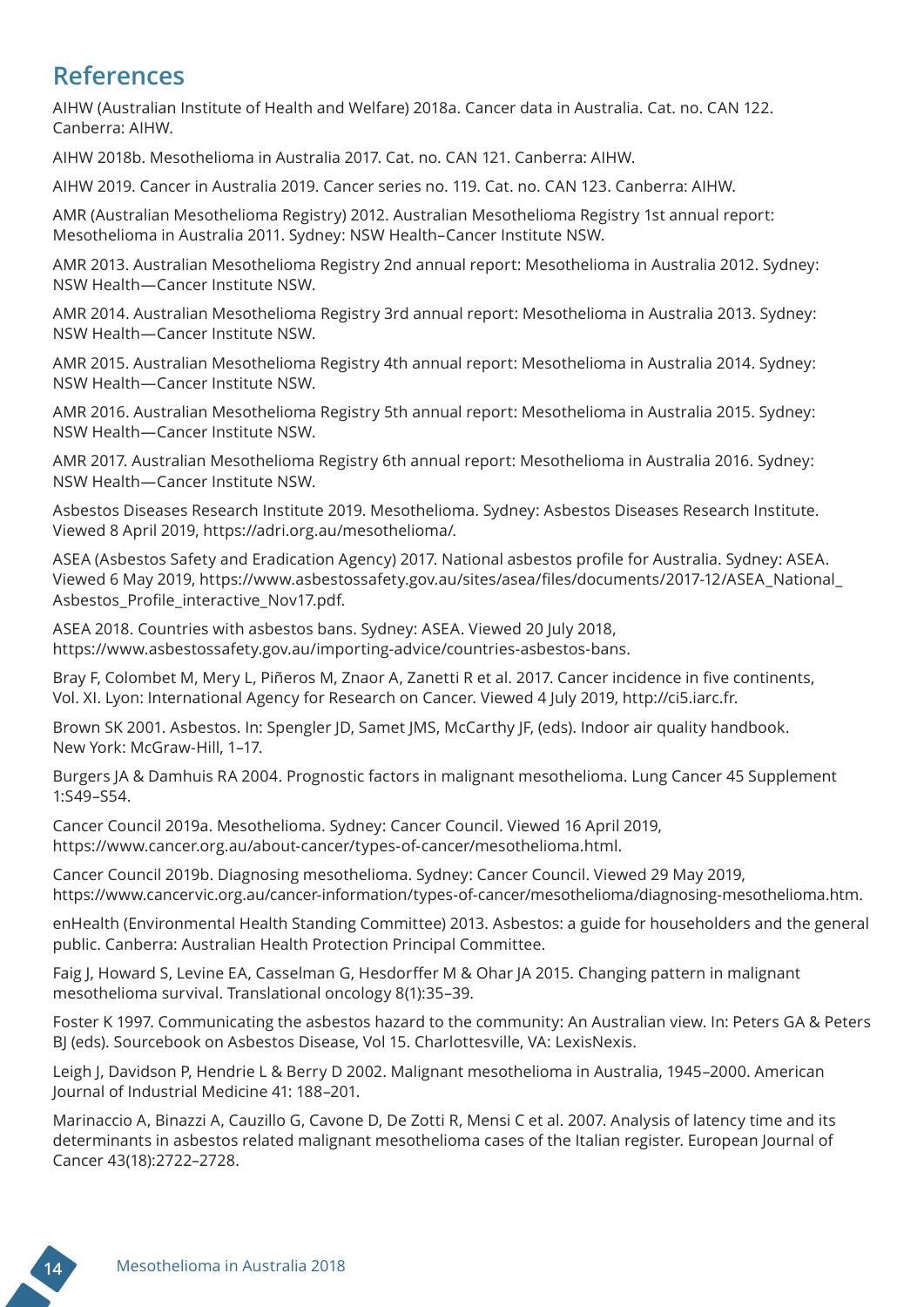Olsen NJ, Franklin PF, Reid, A, de Klerk NH, Threlfall TJ, Shilkin K et al. 2011. Increasing incidence of malignant mesothelioma after exposure to asbestos during home maintenance and renovation. The Medical Journal of Australia 195(5): 271–274.

Reid A, de Klerk NH, Magnani C, Ferrante D, Berry G, Musk AW et al. 2014. Mesothelioma risk after 40 years since first exposure to asbestos: a pooled analysis. Thorax 69:843–850.

Safe Work Australia 2014. Asbestos-related disease indicators. Canberra: Safe Work Australia. Viewed 12 June 2019, https://www.safeworkaustralia.gov.au/system/files/documents/1702/asbestos\_related\_disease\_ indicators\_2014.pdf.

Soeberg MJ, Leigh J, Driscoll T, Armstrong B, Young JM & van Zandwijk N 2016. Incidence and survival trends for malignant pleural and peritoneal mesothelioma, Australia, 1982–2009. Occupational and Environmental Medicine 73:187–194.

van Zandwijk N, Clarke C, Henderson D, Musk AW, Fong K, Nowak A, et al. 2013. Guidelines for the diagnosis and treatment of malignant pleural mesothelioma. Journal of Thoracic Disease 5(6):E254–E307.

### **Acknowledgments**

This report was prepared by Claire Lee-Koo and Tom Watson from the AMR at the AIHW. The AMR team would also like to acknowledge the valuable guidance and advice from Justin Harvey and Richard Juckes. The AMR Expert Advisory Group also provided valuable advice: Professor Tim Driscoll (Chair), Associate Professor Fraser Brims, Ms Elizabeth Chalker, Dr Claire Cooke Yarborough, Ms Justine Ross, Professor Malcolm Sim, Mr Rod Smith and Professor Ken Takahashi.

The AIHW acknowledges the data and assistance provided by all state and territory cancer registries, and thanks staff at the Monash Centre for Occupational and Environmental Health for undertaking and reporting on the asbestos exposure component of the AMR, and staff at the Social Research Centre for their work interviewing people diagnosed with mesothelioma.

The AMR is funded by Safe Work Australia.